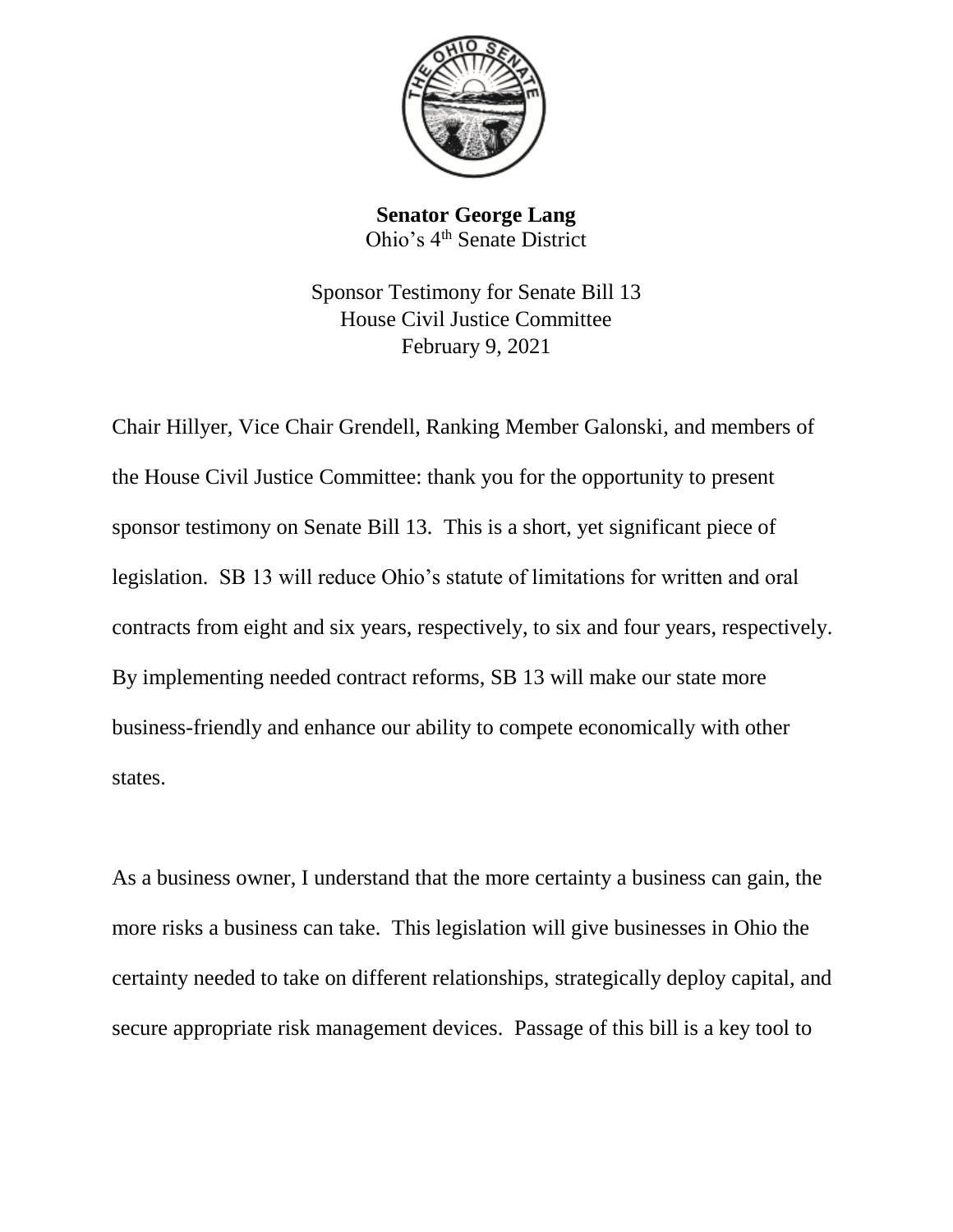unleash investment and commerce in our state. This bill will help Ohio to flourish and prosper.

In 2012, SB 224 lowered the statute of limitations on written contracts from fifteen years to the current eight year period. I am not aware of any negative effects resulting from the passage of this legislation. In fact, shortly after SB 224 became law, Kentucky passed legislation lowering its statute of limitations. Clearly, the competition between states to create a positive business climate is fierce.

By moving from fifteen years to eight years for written contracts, Ohio demonstrated that such an incremental move is not harmful. However, the current statute of limitations for written and oral contracts is still too long. I have provided a chart that compares Ohio to several other states. As this chart demonstrates, SB 13 will place Ohio's statute of limitations at a nationally competitive level. In particular, our statute of limitations will be shorter than those in a majority of our neighboring states – giving us a competitive advantage.

SB 13 is another important step towards making Ohio the most business-friendly state in America. I should also note that this legislation closely resembles HB 251 from the 133rd General Assembly, which passed the House and Senate by votes of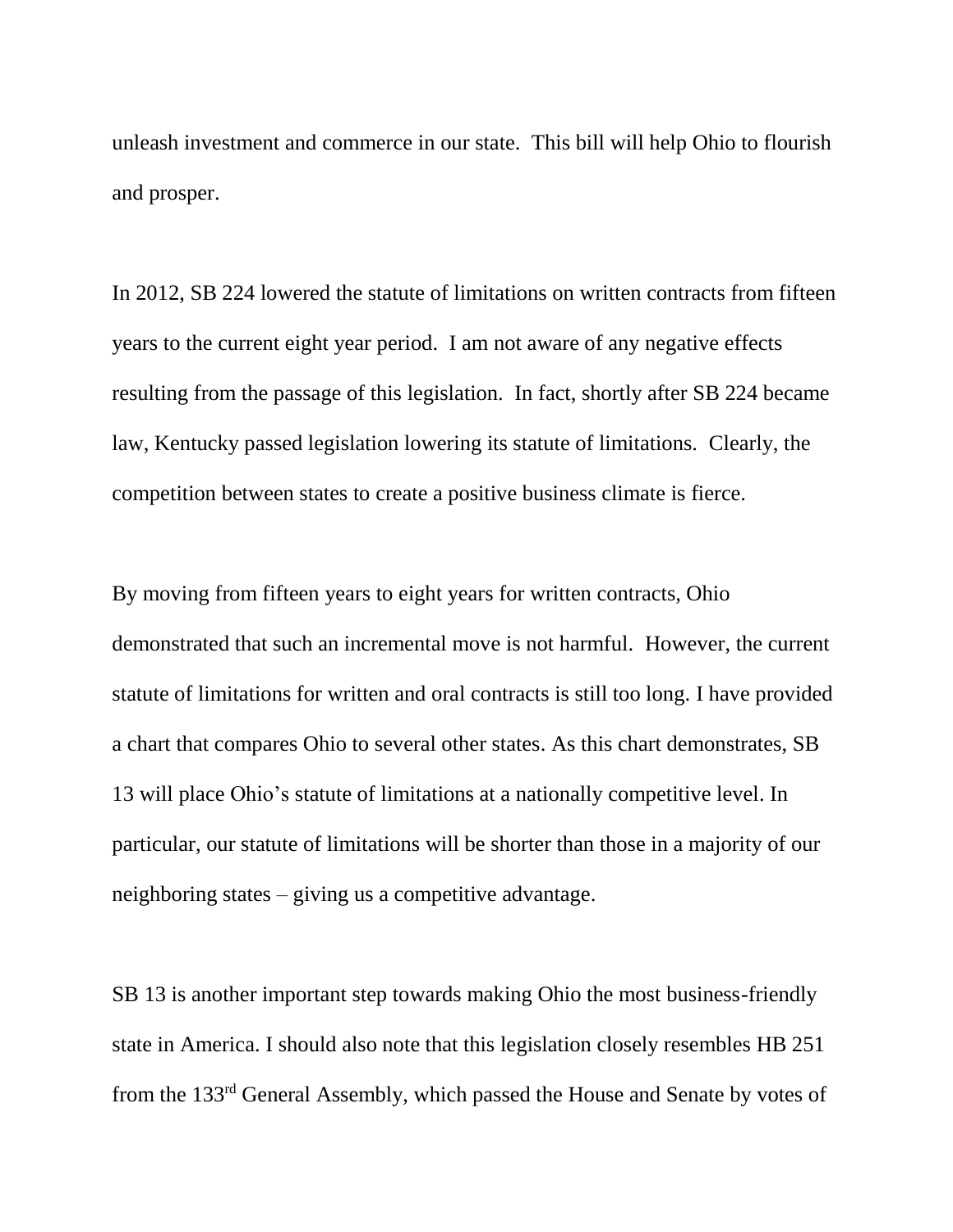92-0 and 29-1, respectively. Just last week, SB 13 passed unanimously out of the Senate. I urge you to support SB 13.

Chair Hillyer, thank you again for the opportunity to provide testimony here today. I would be happy to answer any questions members of the committee may have.